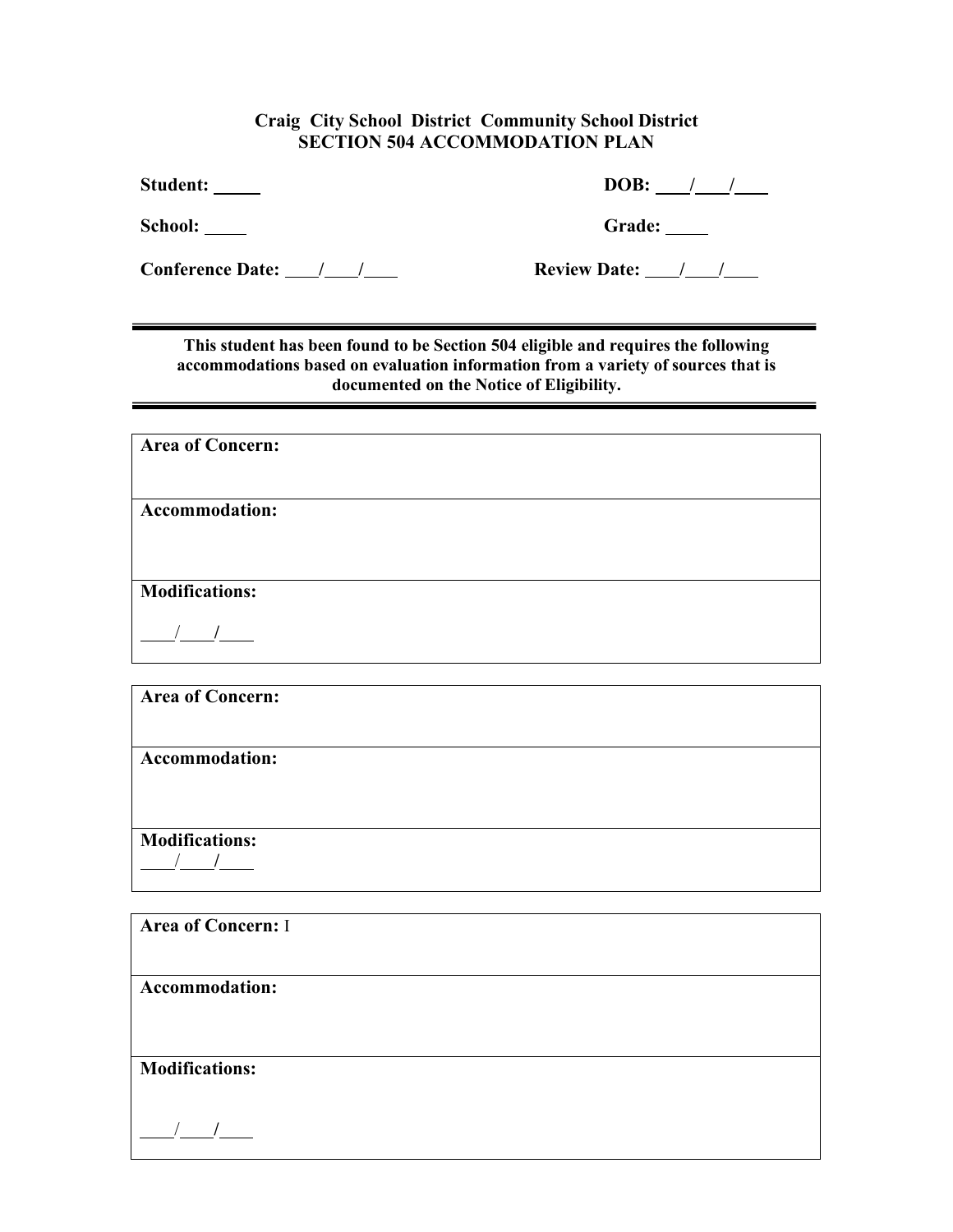Student name: \_\_\_\_

School: 1

| <b>Team Signatures</b> | <b>Date</b> | <b>Position</b>                                                                                                                                                                                                                                                                               |
|------------------------|-------------|-----------------------------------------------------------------------------------------------------------------------------------------------------------------------------------------------------------------------------------------------------------------------------------------------|
|                        |             |                                                                                                                                                                                                                                                                                               |
|                        |             | $\frac{1}{2}$ and $\frac{1}{2}$ and $\frac{1}{2}$ and $\frac{1}{2}$ and $\frac{1}{2}$ and $\frac{1}{2}$ and $\frac{1}{2}$ and $\frac{1}{2}$ and $\frac{1}{2}$ and $\frac{1}{2}$ and $\frac{1}{2}$ and $\frac{1}{2}$ and $\frac{1}{2}$ and $\frac{1}{2}$ and $\frac{1}{2}$ and $\frac{1}{2}$ a |
|                        |             |                                                                                                                                                                                                                                                                                               |
|                        |             |                                                                                                                                                                                                                                                                                               |
|                        |             |                                                                                                                                                                                                                                                                                               |
|                        |             |                                                                                                                                                                                                                                                                                               |
|                        |             |                                                                                                                                                                                                                                                                                               |
|                        |             |                                                                                                                                                                                                                                                                                               |

**Parent Notice** 

I participated in the development of this 504 Plan and have received a copy of the *Parent's Notice of Section 504 Rights*.

| <b>Parent Signature</b> | Date |
|-------------------------|------|

Copies: Parent, Teachers, Section 504 Folder, Section 504 Coordinator

 $\overline{\phantom{0}}$